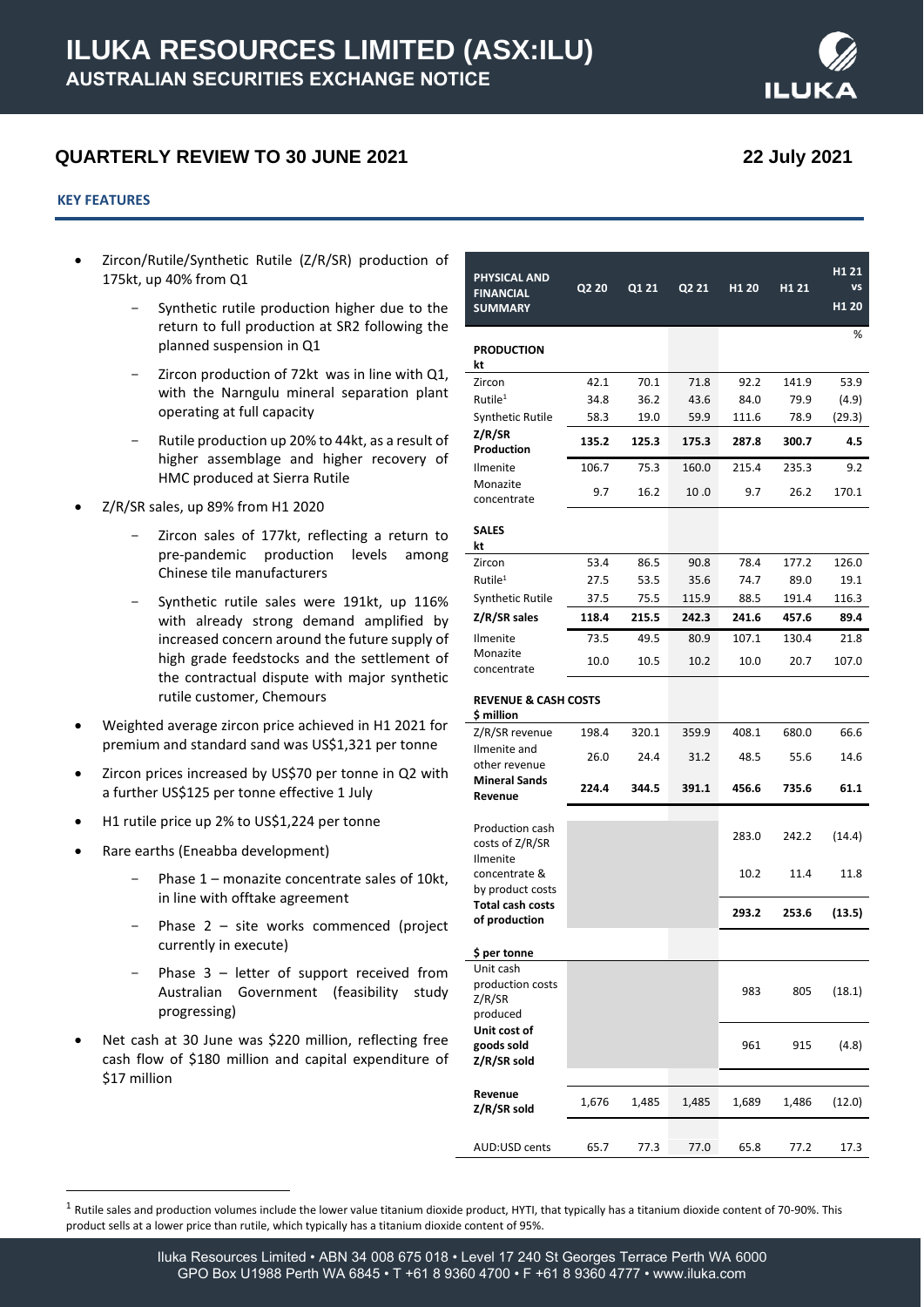#### **Australian Operations**

Mining at Jacinth-Ambrosia in South Australia, produced 58 thousand tonnes of heavy mineral concentrate (HMC), down from 71 thousand tonnes in Q1. The lower HMC production was the result of reduced ore grades, with throughput volumes in line with Q1. Mining at the lower grade part of the Jacinth North deposit will occur over the next 12 months.

In Western Australia, the Cataby operation produced 108 thousand tonnes of HMC, down from 126 thousand tonnes in the previous quarter. Reduced HMC production was a result of lower runtime due to the impact of lower ore grades in line with the mining sequence and the impact of Tropical Cyclone Seroja.

The Narngulu mineral separation plant (MSP) operated at full capacity and processed 142 thousand tonnes of HMC, up from 135 thousand tonnes in Q1. The plant processed both Cataby and Jacinth-Ambrosia material to produce a total of 72 thousand tonnes of zircon and 14 thousand tonnes of rutile.

Production of synthetic rutile from SR2 at Capel was 60 thousand tonnes, up from 19 thousand tonnes in the previous quarter, with SR2 returning to full production on 1 April following the planned suspension in Q1.

Eneabba Phase 1 produced 10 thousand tonnes of monazite-zircon concentrate, in line with planned shipment requirements and the offtake agreement in place to underpin this initial phase of rare earths operations.

#### **Sierra Leone Operations**

HMC production was 65 thousand tonnes, compared to Q1 production of 72 thousand tonnes. Lower production was a result of lower run time and feed rates.

Rutile production was 30 thousand tonnes, compared to 26 thousand tonnes in Q1. This was due to higher rutile assemblage within the HMC treated and higher recovery.

In May, Iluka provided the Government of Sierra Leone six months' notice of its intention to temporarily suspend operations at Sierra Rutile, effective 19 November 2021. The company is currently exploring ways to reset the cost base of these operations and attract new investors to pursue the Sembehun development.

| <b>MINERAL SANDS</b><br><b>PRODUCTION</b>                                          | Q2 20                | Q1 21                    | Q2 21                | H <sub>1</sub> 20    | H <sub>1</sub> 21      | H <sub>1</sub> 21<br>VS<br>H <sub>1</sub> 20 |
|------------------------------------------------------------------------------------|----------------------|--------------------------|----------------------|----------------------|------------------------|----------------------------------------------|
| ZIRCON <sup>2</sup>                                                                | kt                   | kt                       | kt                   | kt                   | kt                     | %                                            |
| Jacinth-Ambrosia/<br>Mid west WA<br>Cataby/South west<br><b>WA</b><br>Sierra Leone | 29.3<br>12.8<br>42.1 | 70.1<br>70.1             | 60.9<br>10.9<br>71.8 | 68.8<br>23.4<br>92.2 | 131.0<br>10.9<br>141.9 | 90.4<br>(53.4)<br>n/a                        |
| <b>Total Zircon</b>                                                                |                      |                          |                      |                      |                        | 53.9                                         |
| <b>RUTILE</b>                                                                      |                      |                          |                      |                      |                        |                                              |
| Jacinth-Ambrosia/<br>Mid west WA                                                   | 4.0                  | 10.4                     | 6.4                  | 10.4                 | 16.8                   | 61.5                                         |
| Cataby/South west<br><b>WA</b><br>Sierra Leone                                     | 5.0                  | $\overline{\phantom{a}}$ | 7.6                  | 11.8                 | 7.6                    | (35.6)                                       |
|                                                                                    | 25.8                 | 25.8                     | 29.6                 | 61.8                 | 55.5                   | (10.2)                                       |
| <b>Total Rutile</b>                                                                | 34.8                 | 36.2                     | 43.6                 | 84.0                 | 79.9                   | (4.9)                                        |
|                                                                                    |                      |                          |                      |                      |                        |                                              |
| <b>Synthetic Rutile</b><br>(WA)                                                    | 58.3                 | 19.0                     | 59.9                 | 111.6                | 78.9                   | (29.3)                                       |
|                                                                                    |                      |                          |                      |                      |                        |                                              |
| <b>TOTAL Z/R/SR</b>                                                                | 135.2                | 125.3                    | 175.3                | 287.8                | 300.7                  | 4.5                                          |
| <b>ILMENITE</b>                                                                    |                      |                          |                      |                      |                        |                                              |
| Jacinth-Ambrosia/                                                                  |                      |                          |                      |                      |                        |                                              |
| Mid west WA                                                                        | 15.8                 | 38.1                     | 27.1                 | 41.1                 | 65.2                   | 58.6                                         |
| Cataby/South west<br><b>WA</b>                                                     | 82.1                 | 26.7                     | 123.2                | 150.4                | 149.9                  | (0.3)                                        |
| Sierra Leone                                                                       | 8.8                  | 10.5                     | 9.7                  | 23.9                 | 20.2                   | (15.5)                                       |
| <b>Total Ilmenite</b>                                                              | 106.7                | 75.3                     | 160.0                | 215.4                | 235.3                  | 9.2                                          |
| <b>MONAZITE</b>                                                                    |                      |                          |                      |                      |                        |                                              |
| Jacinth Ambrosia/<br>Mid west WA                                                   | 9.7                  | 16.2                     | 10.0                 | 9.7                  | 26.2                   | 170.1                                        |

<sup>2</sup> Iluka's zircon production figures include volumes of zircon attributable to external processing arrangements.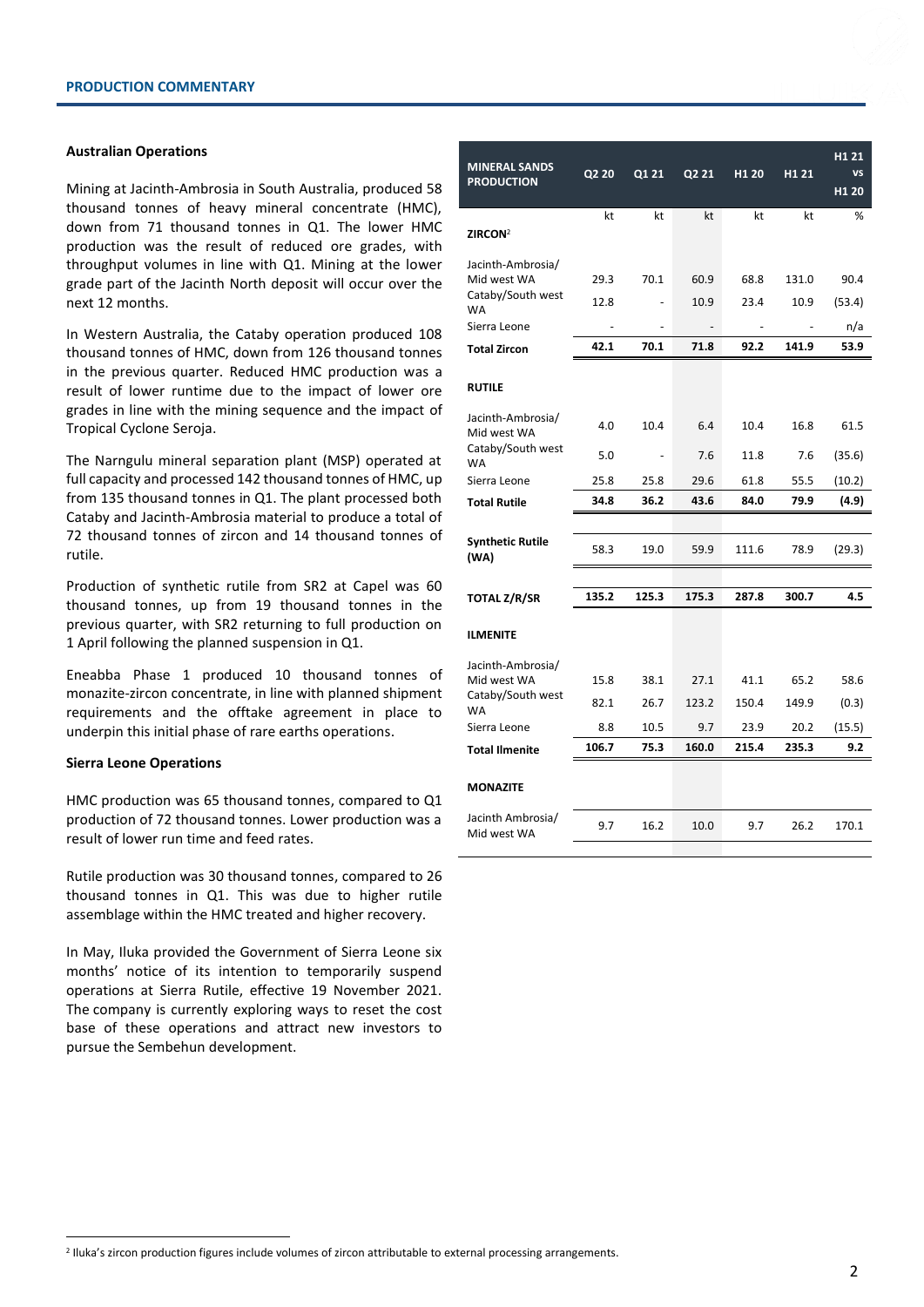#### **Zircon**

Demand for zircon remained strong throughout H1 2021. Zircon sales were 177 thousand tonnes, including zircon in concentrate (ZIC).

Chinese tile production has returned to pre-pandemic levels, despite significant financial pressure caused by increased raw material costs and challenges associated with increasing tile prices to real estate developers. Tile production may have been stronger but for regions in Guangdong, Guangxi, and Yunnan experiencing power supply restrictions, limiting production.

India's second wave of COVID-19 cases has stalled plans of ceramic tile makers as they look to commence production at a number of newly constructed plants. Tile production lines in Spain, Italy, Brazil, and Turkey are reported to be operating at 90% capacity.

Chinese fused zirconia producers continue to report favourable market conditions, with demand for refractory from domestic glass producers responding to strong growth in the photovoltaic industry. Exports of refractory materials with alumina-zirconiasilica remain subdued. In the United States, fused zirconia producers are running at full capacity.

Production of zirconium chemicals in China has been stable, with exports of zirconium based chemicals to the US and Japan increasing during the quarter.

The weighted average zircon price achieved in H1 2021 for premium and standard sand was US\$1,321 per tonne, following a US\$70 per tonne price increase effective 1 April.

The company announced a minimum price increase of US\$125 per tonne effective 1 July.

### **Titanium Dioxide Feedstocks**

Demand from the titanium dioxide market was again robust, with numerous requests received during the quarter for additional volumes of high grade feedstock. Sales of rutile and synthetic rutile were 280 thousand tonnes in H1 2021, up 72% compared to H1 2020.

Chlorine supply in the US was constrained following outages from the winter storm season, along with spring flooding and planned permanent shutdowns of sub economic capacity by certain producers. As a result pigment producers have sought ways to boost head grades in order to minimise chlorine consumption and maximise throughput. The pull forward of volume in Q2 has reduced available inventory; and spot volumes appear to be scarce across the industry.

Pigment prices continue to move higher, with a new round of increases announced for 1 July. Chinese prices have moved higher in each of the last eight months and appear to be stabilising ahead of the summer holidays. Pigment consumers in China appear to be willing to wait until September to reassess their needs and determine how demand looks heading into the Northern Hemisphere autumn.

The announcement of the potential suspension of operations at Sierra Rutile, coupled with violence at a major feedstock producer in South Africa, has created additional concern around future supply of feedstocks heading into the second half and beyond. As a result, pigment producers are seeking additional volumes ahead of any potential disruptions to supply.

The welding market continues to perform well, with demand outstripping supply of feedstocks. Iluka announced a 9% price increase in this market for Q3 and is allocating volumes to welding customers.

With inventory normalised, Iluka's sales of high-grade feedstocks will likely be production constrained in H2 2021.

Iluka and Chemours have settled the previously disclosed contractual dispute. The terms are commercial in confidence but include Chemours taking all of the synthetic rutile not taken in 2020.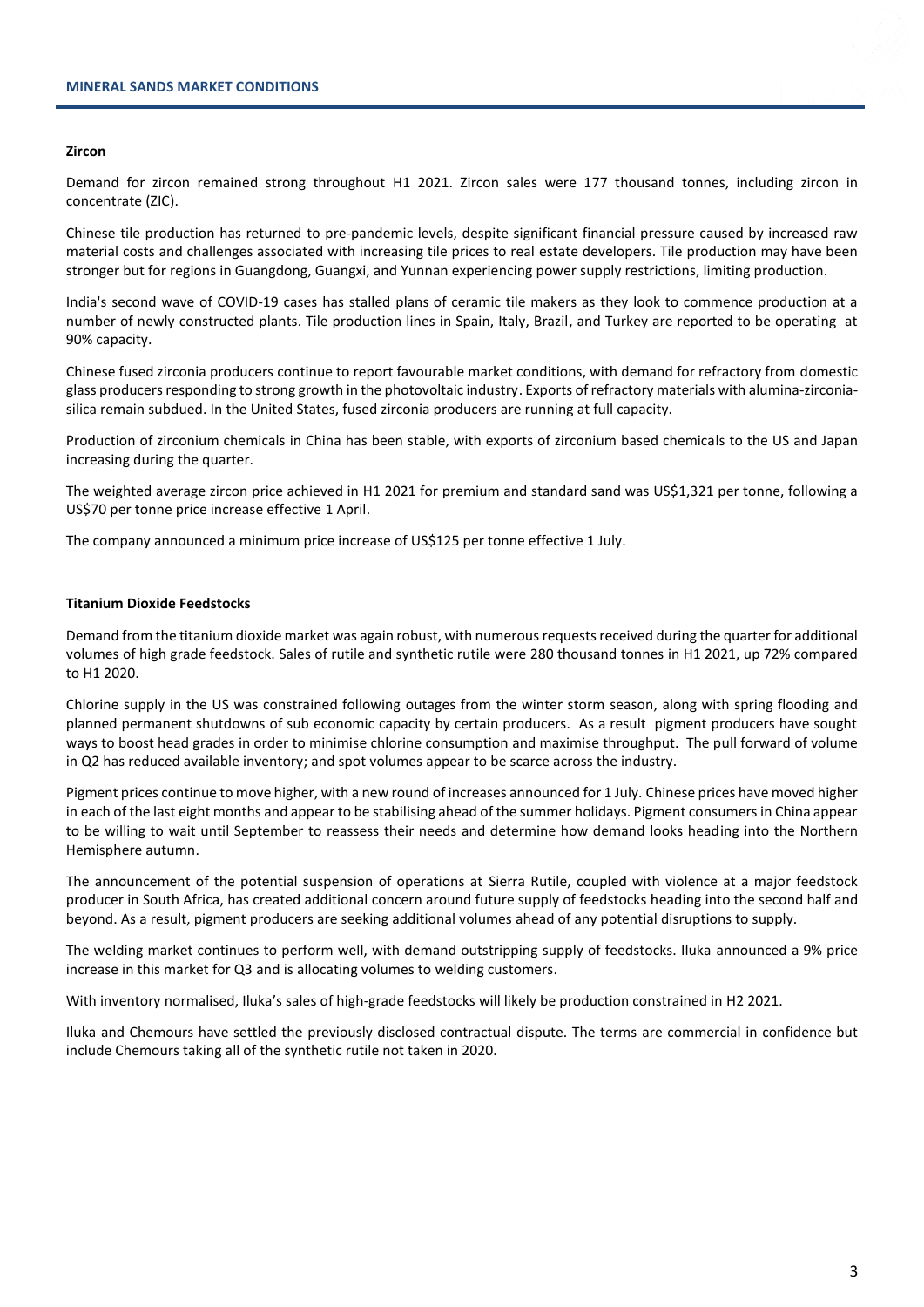Updates on selected projects for the June quarter are detailed below.

#### **Eneabba, Western Australia**

The Eneabba project in Western Australia involves the reclaiming, processing and sale of a strategic stockpile rich in monazite (a mineral containing rare earth elements) and zircon. Eneabba is currently the highest grade rare earths operation globally. Phase 1 of operations is producing a mixed monazite-zircon concentrate, with the monazite fraction at approximately 20%.

Phase 2 of the project is currently in execute. Once commissioned, this will see the production of two separate concentrates: a dedicated monazite concentrate at approximately 90%, suitable as a direct feed to a downstream rare earths refinery; and a zircon-ilmenite concentrate, which will be processed into finished products (zircon and ilmenite) at Narngulu. Site works have commenced and the upgraded high voltage infrastructure has been commissioned. Fabrication of third-party vendor packages continues off-site. Completion remains on-track for H1 2022.

The feasibility study for Phase 3 at Eneabba, a fully integrated rare earths refinery, is progressing. In May, Iluka received a letter of support from the Australian Government setting out the alignment of Iluka's development plans and the Government's policy objectives regarding critical minerals and modern manufacturing (disclosed to market). Engagement with Commonwealth and State governments is ongoing.

#### **Balranald, New South Wales**

Balranald and Nepean are two rutile-rich deposits in the northern Murray Basin, New South Wales. Owing to their relative depth, Iluka is assessing the potential to develop these deposits via a novel, internally developed, underground mining technology.

Iluka completed the third trial (T3) of the underground mining method late in 2020. The trial confirmed the effectiveness of the underground mining method and validated key elements of the mining unit design. With confidence growing in the application of the underground mining technology, Iluka is focused on scoping the development pathway for Balranald. A decision on whether to proceed with the Definitive Feasibility Study (DFS) is likely be made in Q3 2021.



### **Wimmera, Victoria**

The Wimmera project involves the mining and beneficiation of a fine grained heavy mineral sands ore body in the Victorian Murray Basin for the potential long term supply of zircon and rare earths. One characteristic shared by the fine grained mineral sands deposits located in Western Victoria (those held by Iluka and other project proponents) is higher levels of impurities in their zircon. Absent a processing solution to remove these impurities, the zircon is ineligible for sale into the ceramics market.

The study work for Wimmera is focussed on validating Iluka's zircon processing solution and on progressing baseline environmental studies. The rare-earth bearing minerals within the Wimmera deposit are very similar to the stockpiled minerals at Eneabba; and could supplement feed to Iluka's potential downstream refining activities at Eneabba in future years.

Results from Iluka's testing of a novel zircon processing solution continue to be pleasing. Equipment to pilot this solution on a larger scale is expected to be commissioned in Q4 2021. The processing of Wimmera's rare earth minerals through a potential Eneabba refinery would serve to simplify the Wimmera development.

# **Sembehun, Sierra Leone**

The Sembehun group of deposits are situated 20 to 30 kilometres north-west of the existing Sierra Rutile operations. Sembehun is one of the largest and highest quality known rutile deposits in the world. Iluka is focused on determining an approach which balances the risk and reward associated with the development of Sembehun and has commenced a process to identify third parties willing to invest in the next phase of Sierra Rutile's growth. The hydraulic mining trial at site has been completed and assessment of the trial data is now underway.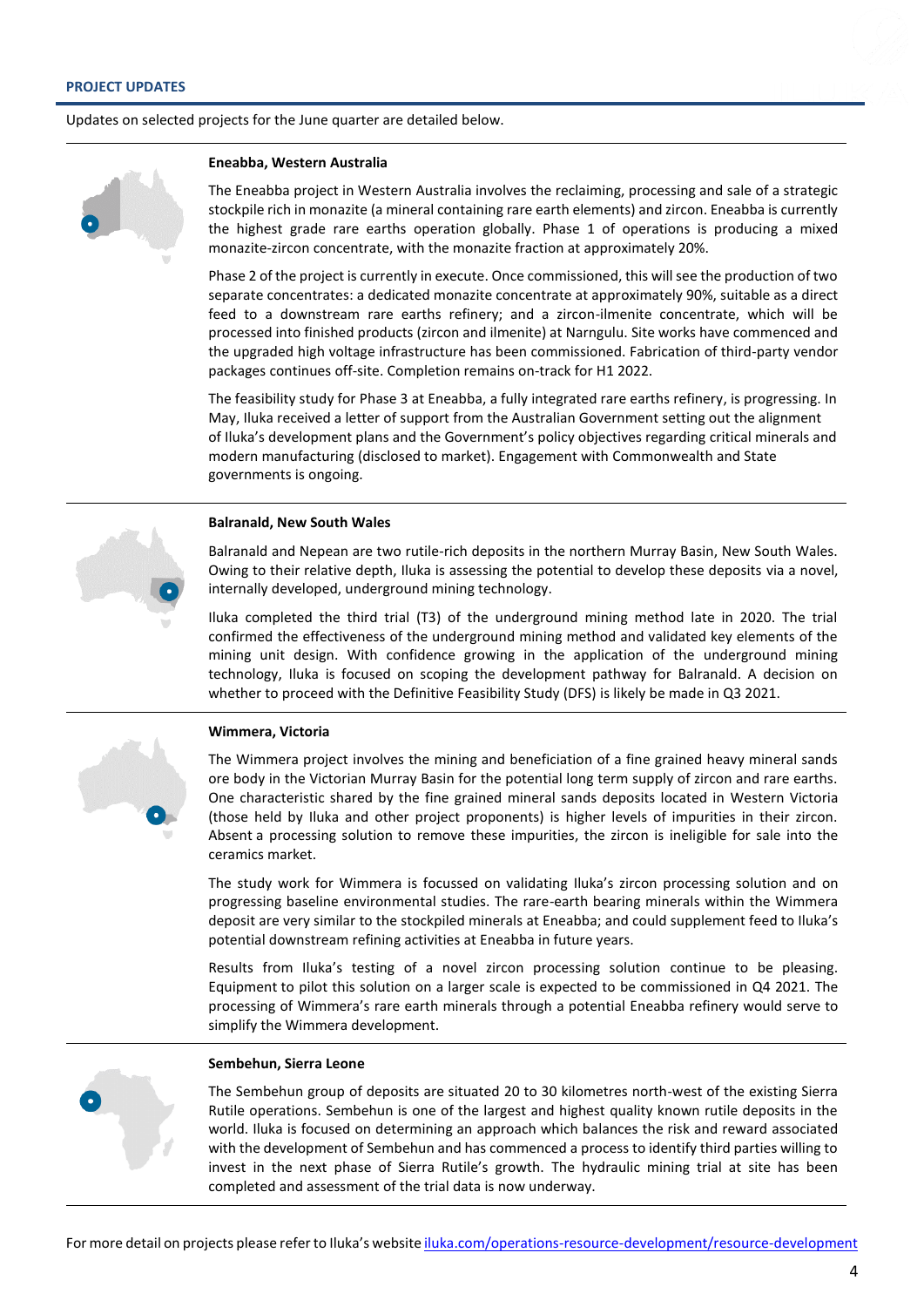Expenditure on exploration and evaluation in Q2 2021 was \$2.1 million. H1 2021 expenditure was \$4.5 million.

US exploration activities shifted to drill testing of regional targets on the eastern seaboard late in the quarter. A total of 16 holes for 734 metres have been completed.

Exploration activity within Australia has been impacted by challenges relating to COVID 19 restrictions. The majority of the activities were focussed on securing land access through Native Title and land owner negotiations for drilling in H2 2021.

#### **OTHER UPDATES**

#### **2021 Half Year Results**

Iluka is scheduled to release its 2021 half year results on 25 August 2021.

A teleconference with management will be hosted on the day. Dial in details will be released closer to the date.

This document was approved and authorised for release to the market by Iluka's Managing Director.

**Investment market and media enquiries:** Luke Woodgate Group Manager, Investor Relations and Corporate Affairs Mobile: +61 (0) 477 749 942 Email[: investor.relations@iluka.com](mailto:investor.relations@iluka.com)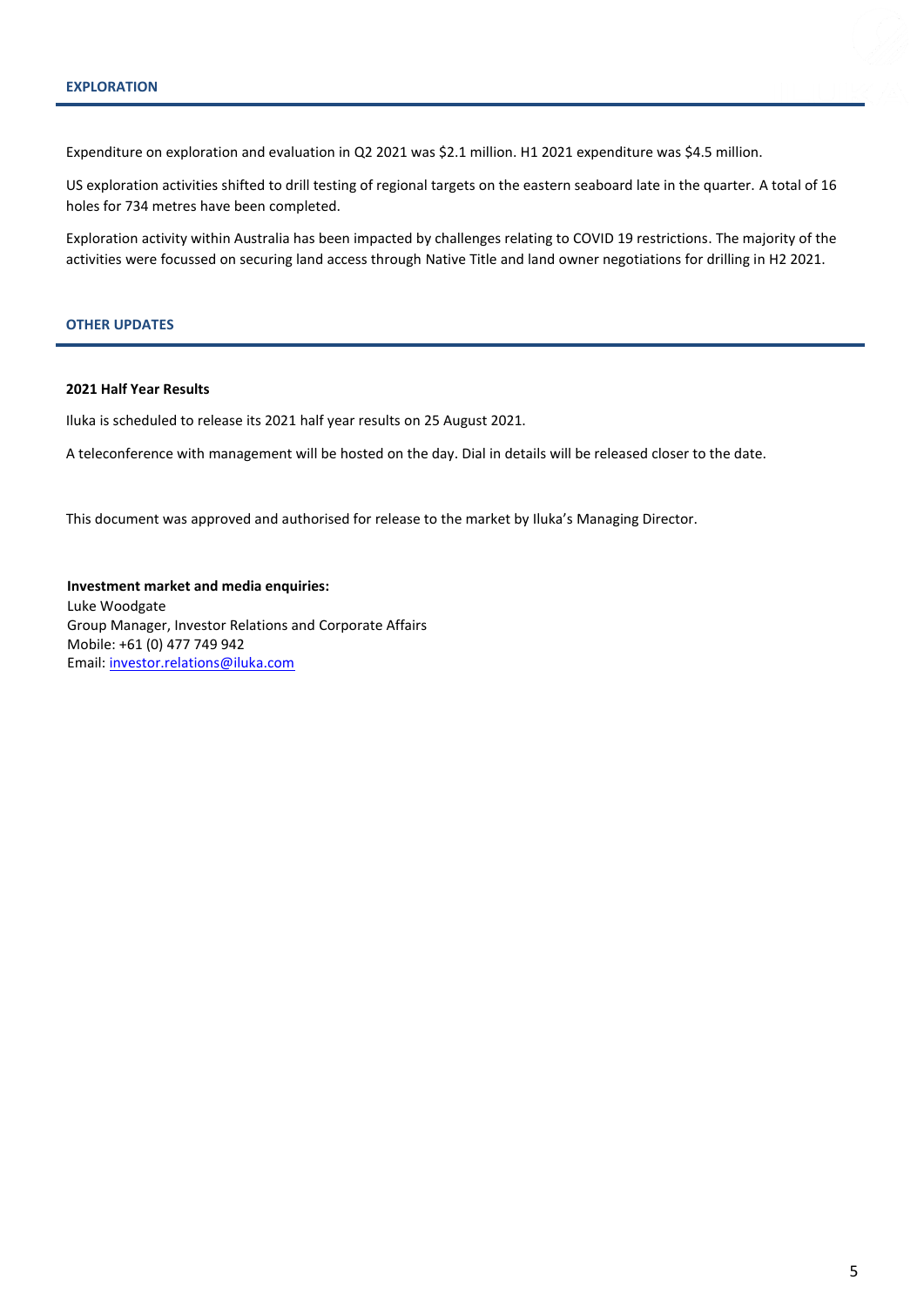## **APPENDIX 1 – MINING AND PRODUCTION PHYSICAL DATA**

| <b>Physical Data</b><br>6 months to June 21 | Jacinth-<br>Ambrosia/<br><b>Mid west</b> | Cataby/<br>South west | Australia<br><b>Total</b> | <b>Sierra Leone</b>      | <b>Group Total</b> |
|---------------------------------------------|------------------------------------------|-----------------------|---------------------------|--------------------------|--------------------|
|                                             |                                          |                       |                           |                          |                    |
| <b>Mining</b>                               |                                          |                       |                           |                          |                    |
| Overburden Moved kbcm                       | 1,048                                    | 3,259                 | 4,307                     |                          | 4,307              |
| Ore Mined kt                                | 5,272                                    | 4,539                 | 9,811                     | 5,484                    | 15,295             |
| Ore Treated Grade HM %                      | 3.1%                                     | 5.6%                  | 4.2%                      | 2.1%                     | 3.6%               |
| <b>VHM Treated Grade %</b>                  | 2.7%                                     | 4.9%                  | 3.7%                      | 2.1%                     | 3.2%               |
| Concentrating                               |                                          |                       |                           |                          |                    |
| <b>HMC Produced kt</b>                      | 129                                      | 234                   | 363                       | 138                      | 501                |
| <b>VHM Produced kt</b>                      | 113                                      | 207                   | 320                       | 89                       | 409                |
| VHM in HMC Assemblage %                     | 87.7%                                    | 88.3%                 | 88.1%                     | 64.6%                    | 81.6%              |
| Zircon                                      | 40.1%                                    | 10.5%                 | 21.0%                     | 3.7%                     | 16.3%              |
| Rutile                                      | 7.1%                                     | 7.0%                  | 7.0%                      | 40.5%                    | 16.2%              |
| Ilmenite                                    | 40.5%                                    | 70.8%                 | 60.0%                     | 20.4%                    | 49.1%              |
| <b>HMC Processed kt</b>                     | 232                                      | 182                   | 414                       | 148                      | 562                |
| Finished Product <sup>3</sup> kt            |                                          |                       |                           |                          |                    |
| Zircon                                      | 131.0                                    | 10.9                  | 141.9                     |                          | 141.9              |
| Rutile                                      | 16.8                                     | 7.6                   | 24.4                      | 55.5                     | 79.9               |
| Ilmenite (saleable/upgradeable)             | 65.2                                     | 149.9                 | 215.1                     | 20.2                     | 235.3              |
| Monazite concentrate kt                     | 26.2                                     |                       | 26.2                      | $\overline{\phantom{a}}$ | 26.2               |
| Synthetic Rutile kt                         |                                          | 78.9                  | 78.9                      |                          | 78.9               |

<sup>&</sup>lt;sup>3</sup> Finished product includes material from heavy mineral concentrate (HMC) initially processed in prior periods.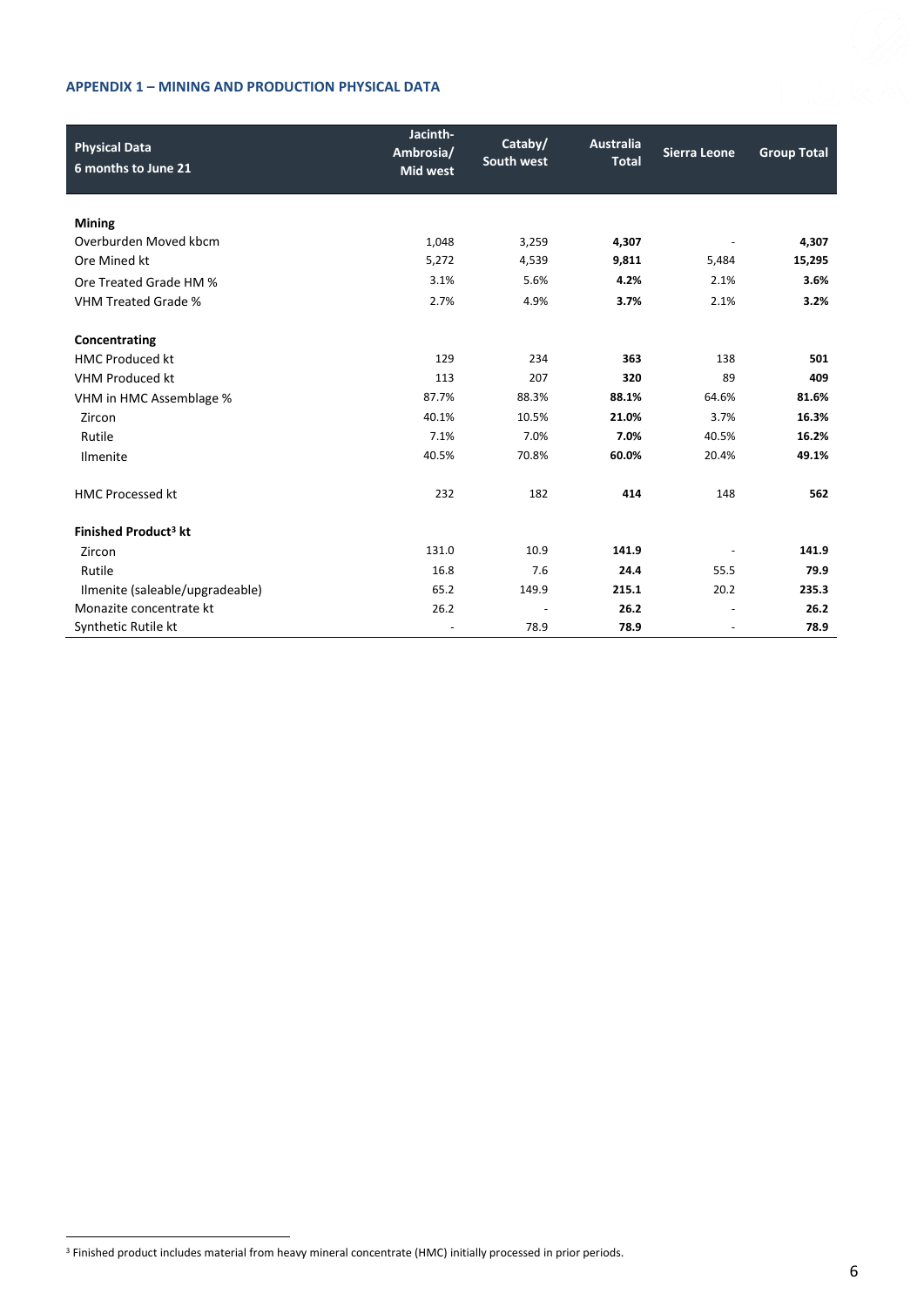| <b>Physical Data</b><br>3 months to June 21 | Jacinth-<br>Ambrosia/<br><b>Mid west</b> | Cataby/<br>South west | <b>Australia</b><br><b>Total</b> | <b>Sierra Leone</b>      | <b>Group Total</b> |
|---------------------------------------------|------------------------------------------|-----------------------|----------------------------------|--------------------------|--------------------|
| <b>Mining</b>                               |                                          |                       |                                  |                          |                    |
| Overburden Moved kbcm                       | 769                                      | 1,134                 | 1,904                            |                          | 1,904              |
| Ore Mined kt                                | 2,665                                    | 2,222                 | 4,647                            | 2,896                    | 7,543              |
| Ore Treated Grade HM %                      | 2.7%                                     | 5.4%                  | 3.9%                             | 2.2%                     | 3.4%               |
| <b>VHM Treated Grade %</b>                  | 2.4%                                     | 4.7%                  | 3.4%                             | 2.2%                     | 3.0%               |
|                                             |                                          |                       |                                  |                          |                    |
| Concentrating                               |                                          |                       |                                  |                          |                    |
| <b>HMC Produced kt</b>                      | 57.6                                     | 108.2                 | 165.8                            | 65.4                     | 231.2              |
| VHM Produced kt                             | 50.0                                     | 95.6                  | 145.6                            | 47.6                     | 193.2              |
| VHM in HMC Assemblage %                     | 86.9%                                    | 88.3%                 | 87.8%                            | 72.8%                    | 83.6%              |
| Zircon                                      | 37.6%                                    | 10.3%                 | 19.8%                            | 4.2%                     | 15.3%              |
| Rutile                                      | 7.2%                                     | 6.8%                  | 7.0%                             | 51.5%                    | 17.8%              |
| Ilmenite                                    | 42.1%                                    | 71.1%                 | 61.0%                            | 23.7%                    | 50.5%              |
| <b>HMC Processed kt</b>                     | 97.4                                     | 163.7                 | 261.1                            | 69.7                     | 330.8              |
| Finished Product <sup>4</sup> kt            |                                          |                       |                                  |                          |                    |
| Zircon                                      | 60.8                                     | 10.9                  | 71.8                             |                          | 71.8               |
| Rutile                                      | 6.4                                      | 7.6                   | 14.0                             | 29.6                     | 43.6               |
| Ilmenite (saleable/upgradeable)             | 27.1                                     | 123.2                 | 150.4                            | 9.7                      | 160.0              |
| Monazite concentrate kt                     | 10.0                                     |                       | 10.0                             | $\overline{\phantom{a}}$ | 10.0               |
| Synthetic Rutile kt                         |                                          | 59.9                  | 59.9                             |                          | 59.9               |

#### **Explanatory comments on terminology**

**Overburden moved** (bank cubic metres) refers to material moved to enable mining of an ore body.

**Ore mined** (thousands of tonnes) refers to material moved containing heavy mineral ore. For Cataby/ South West this refers to ore treated.

**Ore Treated Grade HM %** refers to percentage of heavy mineral (HM).

**VHM Treated Grade %** refers to percentage of valuable heavy mineral (VHM) - titanium dioxide (rutile and ilmenite), and zircon found in a deposit.

Concentrating refers to the production of heavy mineral concentrate (HMC) through a wet concentrating process at the mine site, which is then transported for final processing into finished product at the company's Australian mineral processing plant, or the Sierra Leone mineral processing plant.

**HMC produced** refers to HMC, which includes the valuable heavy mineral concentrate (zircon, rutile, ilmenite) as well as other non-valuable heavy minerals (gangue).

**VHM produced** refers to an estimate of valuable heavy mineral in heavy mineral concentrate expected to be processed.

**VHM produced and the VHM assemblage** - provided to enable an indication of the valuable heavy mineral component in HMC.

**HMC processed** provides an indication of material emanating from each mining operation to be processed.

**Finished product** is provided as an indication of the finished production (zircon, rutile, ilmenite) attributable to the VHM in HMC production streams from the various mining operations. Finished product levels are subject to recovery factors which can vary. The difference between the VHM produced and finished product reflects the recovery level by operation, as well as processing of finished material/concentrate in inventory. Ultimate finished product production (rutile, ilmenite, and zircon) is subject to recovery loss at the processing stage – this may be in the order of 10 per cent.

**Ilmenite** is produced for sale or as a feedstock for synthetic rutile production.

Typically, 1 tonne of upgradeable ilmenite will produce between 0.56 to 0.60 tonnes of SR. Iluka also purchases external ilmenite for its synthetic rutile production process.

<sup>4</sup> Finished product includes material from heavy mineral concentrate (HMC) initially processed in prior periods.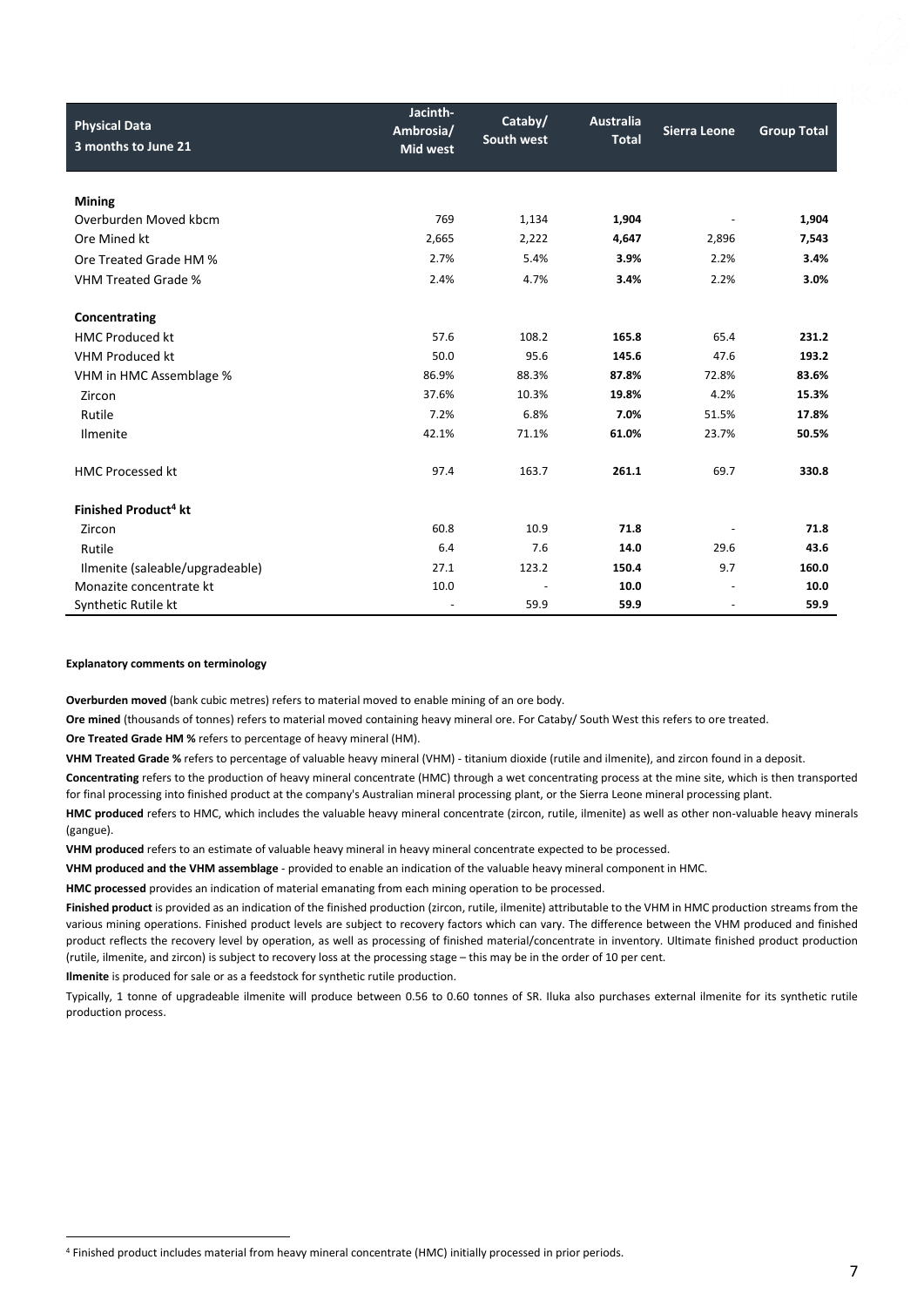#### **APPENDIX 2 – WEIGHTED AVERAGE RECEIVED PRICES**

The following table provides weighted average received prices for Iluka's main products over the last three half year periods. Iluka's Annual Report, available at [www.iluka.com](http://www.iluka.com/) contains further historical mineral sands price information.

|                                                               | H <sub>1</sub> 20 | H <sub>2</sub> 20 | H1 21        |
|---------------------------------------------------------------|-------------------|-------------------|--------------|
| US\$/tonne FOB                                                |                   |                   |              |
| Zircon Premium and Standard                                   | 1,354             | 1,301             | 1,321        |
| Zircon<br>(all products, including zircon in concentrate) $1$ | 1,265             | 1,194             | 1,254        |
| Rutile<br>(excluding HYTI) <sup>2</sup>                       | 1,246             | 1,197             | 1,224        |
| Synthetic rutile                                              | Refer Note 3      | Refer Note 3      | Refer Note 3 |

Notes:

1. Zircon prices reflect the weighted average price for zircon premium, zircon standard and zircon-in-concentrate. The prices for each product vary considerably, as does the mix of such products sold period to period. In the first half of 2021 the split of zircon sand and concentrate by zircon sandequivalent was approximately: 85%:15% (2020 full year: 78%:22%).

2. Excluded from rutile sales prices is a lower value titanium dioxide product, HYTI, that typically has a titanium dioxide content of 70 to 90%. This product sells at a lower price than rutile, which typically has a titanium dioxide content of 95%.

3. Iluka's synthetic rutile sales are underpinned by commercial offtake arrangements. The terms of these arrangements, including the pricing arrangements are commercial in confidence and as such not disclosed by Iluka. Synthetic rutile, due to its lower titanium dioxide content than rutile, is priced lower than natural rutile.